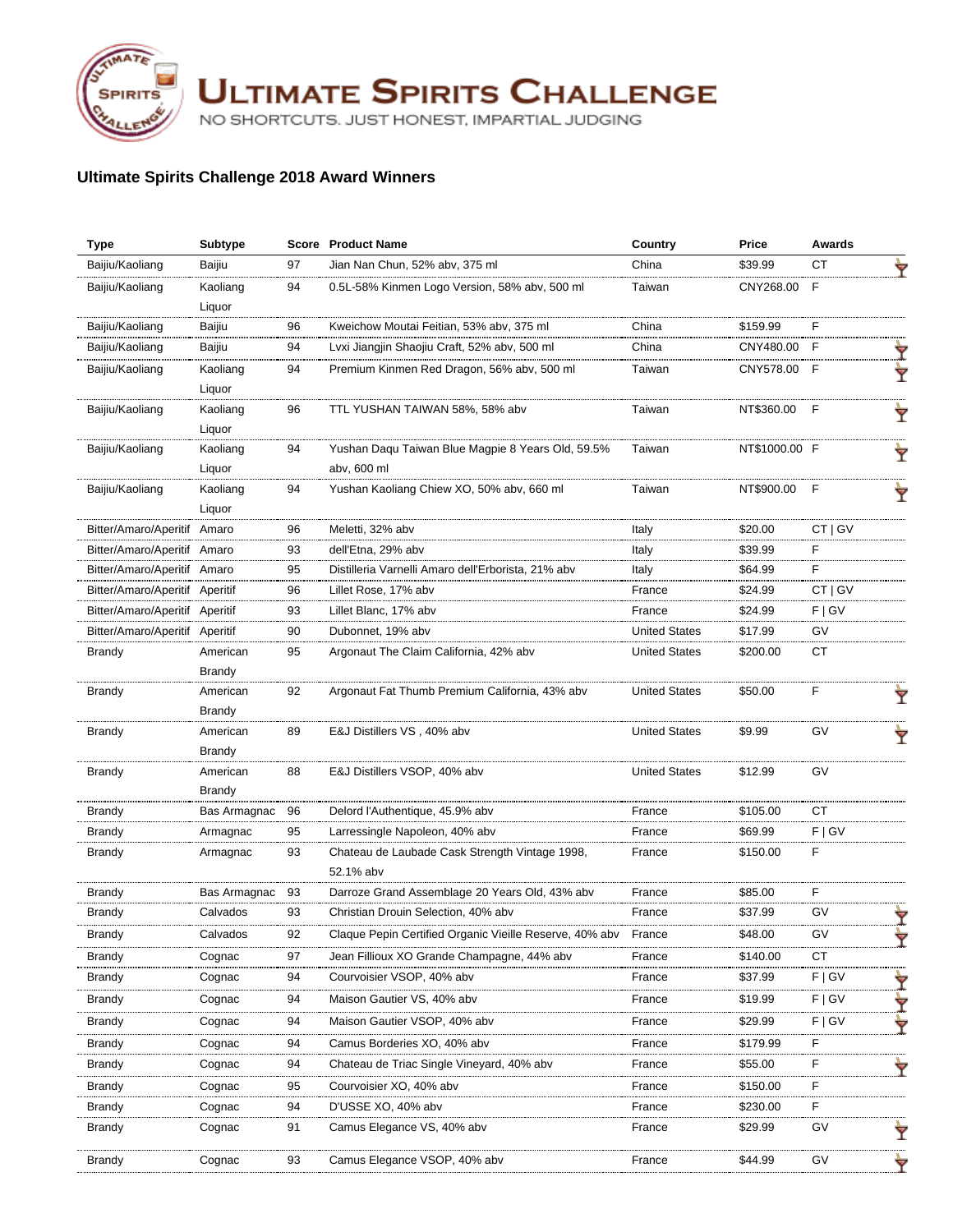| Brandy        | Cognac              | 93 | D'USSE VSOP, 40% abv                                                       | France               | \$50.00  | GV              | Ÿ |
|---------------|---------------------|----|----------------------------------------------------------------------------|----------------------|----------|-----------------|---|
| Brandy        | Cognac              | 93 | Martell Blue Swift VSOP Finished in Bourbon Oak, 40%<br>aby                | France               | \$44.99  | GV              | Y |
| Brandy        | Cognac              | 90 | Martell VS Single Distillery, 40% abv                                      | France               | \$32.99  | GV              | Ÿ |
| <b>Brandy</b> | European<br>Brandy  | 96 | Lucien Bernard XO - 2017 Release French Brandy, 42%<br>abv                 | France               | \$75.00  | СT              |   |
| <b>Brandy</b> | European<br>Brandy  | 93 | Monteru Single Grape Chardonnay, 41.3% abv                                 | France               | \$34.99  | F   G V         |   |
| Brandy        | European<br>Brandy  | 93 | Stone Castle Vineyards and Winery Verak XO 10 Years<br>Old, 40% abv, 1 L   | Kosovo               | \$30.00  | F   G V         | Ŷ |
| Brandy        | European<br>Brandy  | 94 | Brancoveanu VSOP Vinars Brandy                                             | Romania              | n/a      | F               | Ÿ |
| Brandy        | European<br>Brandy  | 93 | Brancoveanu XO Vinars Brandy, 40% abv,                                     | Romania              | n/a      | F               | Ÿ |
| <b>Brandy</b> | European<br>Brandy  | 92 | Perea Grape, 40% abv                                                       | <b>Bulgaria</b>      | \$25.00  | GV              |   |
| <b>Brandy</b> | Grappa              | 96 | Bocchino Cantina Privata Moscato Sauternes Cask<br>Finish, 42% abv, 700 ml | Italy                | €150.00  | СT              |   |
| <b>Brandy</b> | Grappa              | 94 | Nonino Vendemmia, 41% abv                                                  | Italy                | \$44.99  | F   G V         |   |
| Brandy        | Grappa              | 94 | Nonino II Moscato, 41% abv                                                 | Italy                | \$78.99  | F               |   |
| Brandy        | Grappa              | 95 | POLI Cleopatra Moscato Oro, 40% abv                                        | Italy                | \$80.00  | F               |   |
| Brandy        | Grappa              | 93 | Carlo Bocchino Riserva, 43% abv, 700 ml                                    | Italy                | €250.00  | T&T             |   |
| Brandy        | Pisco               | 95 | Caravedo Puro Torontel, 40% abv                                            | Peru                 | \$29.99  | $CT  $ GV       |   |
| Brandy        | Pisco               | 93 | Porton Acholado, 43% abv                                                   | Peru                 | \$39.99  | $F$   T&T       |   |
| Brandy        | Brandy de<br>Jerez  | 93 | Cardenal Mendoza, 40% abv                                                  | Spain                | \$49.99  | T&T             |   |
| <b>Brandy</b> | Brandy de<br>Jerez  | 95 | Cardenal Mendoza Carta Real, 40% abv                                       | Spain                | \$100.00 | T&T             |   |
| Gin           | <b>Flavored Gin</b> | 87 | Seagram's Lime Twisted, 35% abv                                            | <b>United States</b> | \$11.99  | GV              |   |
| Gin           | <b>Flavored Gin</b> | 87 | Seagram's Pineapple Twisted, 35% abv                                       | <b>United States</b> | \$11.99  | GV              |   |
| Gin           | Gin                 | 96 | Plymouth, 41.2% abv                                                        | England              | \$32.99  | CT   GV   T&T   |   |
| Gin           | Gin                 | 94 | Barr Hill Reserve Tom Cat, 43% abv                                         | <b>United States</b> | \$45.99  | F               |   |
| Gin           | Gin                 | 93 | Battle Standard 142, 57% abv                                               | <b>United States</b> | \$34.99  | F               | Ÿ |
| Gin           | Gin                 | 93 | Farmer's Botanical Organic, 46.7% abv                                      | <b>United States</b> | \$29.99  | F               |   |
| Gin           | Gin                 | 95 | Nouaison by G'Vine, 45% abv                                                | France               | \$50.00  | F               | Ÿ |
| Gin           | Gin                 | 93 | Plymouth Navy Strength, 57% abv                                            | England              | \$37.99  | F               | Y |
| Gin           | Gin                 | 94 | Thomas Dakin, 42% abv                                                      | United Kingdom       | n/a      | F               | Y |
| Gin           | London Dry<br>Gin   | 95 | Whitley Neill Handcrafted Dry Gin, 40% abv                                 | England              | \$34.99  | СT              | Y |
| Gin           | London Dry<br>Gin   | 94 | Beefeater, 47% abv                                                         | England              | \$18.99  | F   G V   T & T |   |
| Gin           | London Dry<br>Gin   | 93 | Fords, 45% abv                                                             | United Kingdom       | \$23.99  | F   G V   T & T |   |
| Gin           | London Dry<br>Gin   | 93 | Citadelle, 44% abv                                                         | France               | \$25.00  | F   G V         |   |
| Gin           | London Dry<br>Gin   | 93 | Darnley's View, 40% abv                                                    | England              | \$34.99  | $\mathsf F$     | Ÿ |
| Gin           | London Dry<br>Gin   | 91 | Beefeater 24, 45% abv                                                      | England              | \$22.99  | GV   T&T        |   |
| Gin           | London Dry<br>Gin   | 92 | Fifty Pounds, 43.5% abv                                                    | England              | \$40.00  | T&T             |   |
| Liqueur       | Cream Liqueur       | 97 | Five Farms Irish Cream, 17% abv                                            | Ireland              | \$29.99  | <b>CT</b>       |   |
| Liqueur       | Liqueur             | 94 | Bauchant Orange, 40% abv                                                   | France               | \$22.99  | F   G V         |   |
| Liqueur       | Liqueur             | 93 | Buffalo Trace Distillery Bourbon Cream, 15% abv                            | <b>United States</b> | \$19.99  | F   G V         |   |
| Liqueur       | Liqueur             | 94 | Kahlua Salted Caramel, 20% abv                                             | <b>United States</b> | \$19.99  | F   G V         |   |
| Liqueur       | Liqueur             | 92 | Kahlua Chili Chocolate, 20% abv                                            | <b>United States</b> | \$19.99  | F   G V         |   |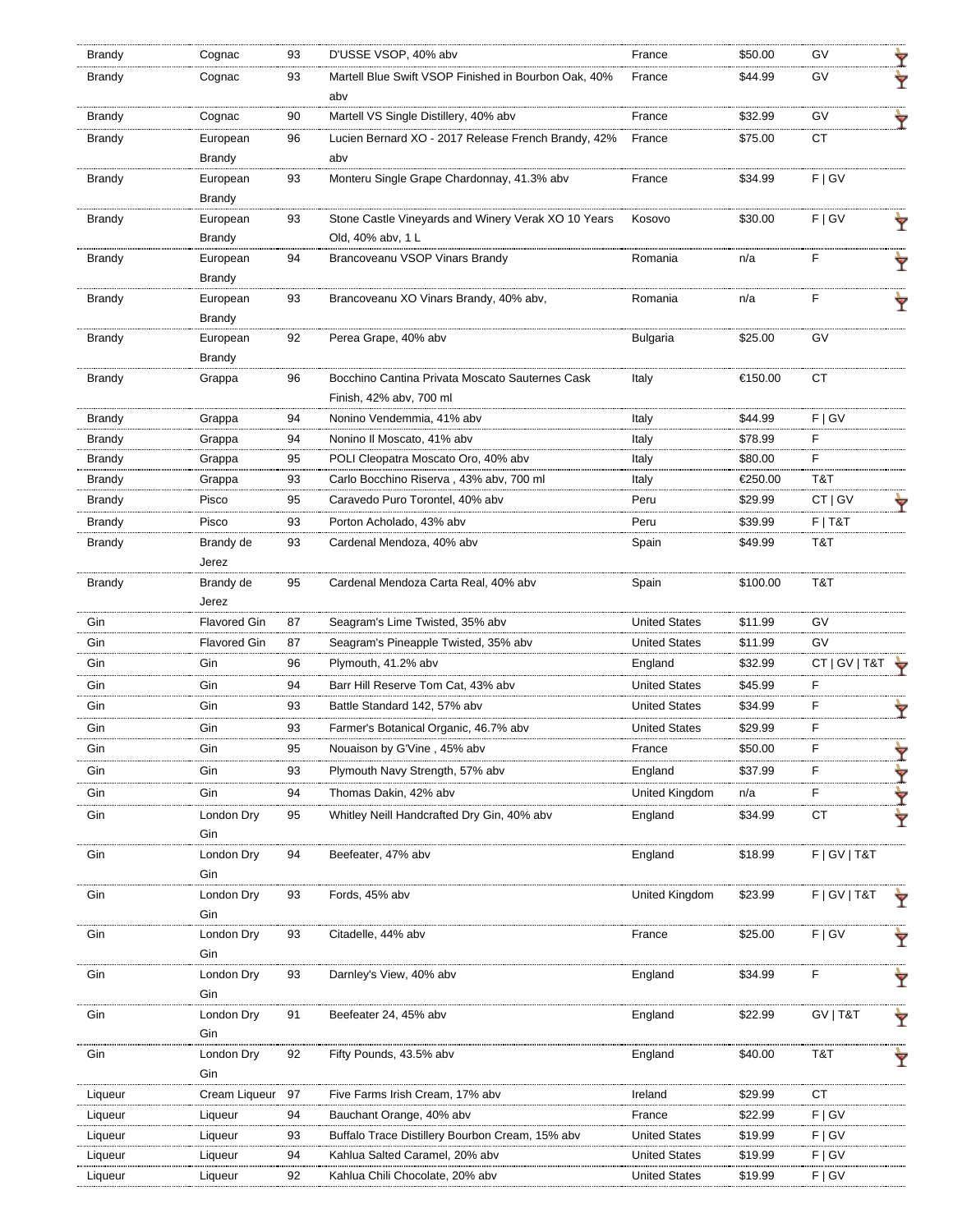| Liqueur | Liqueur               | 95 | Marie Brizard Parfait Amour, 25% abv                      | France               | \$19.99  | F   G V   |   |
|---------|-----------------------|----|-----------------------------------------------------------|----------------------|----------|-----------|---|
| Liqueur | Liqueur               | 93 | Cardenal Mendoza Angelus, 40% abv                         | Spain                | \$34.99  | $F$   T&T |   |
| Liqueur | Cream Liqueur         | 93 | Brinley Gold Shipwreck Coconut Rum Cream, 15% abv         | St. Kitts            | \$26.00  | F         |   |
| Liqueur | Liqueur               | 95 | Dimmi Liquore di Milano, 35% abv                          | Italy                | \$34.99  | E         |   |
| Liqueur | <b>Herbal Liqueur</b> | 94 | Jagermeister Manifest, 38% abv, 1 L                       | Germany              | \$59.99  | F         |   |
| Liqueur | <b>Triple Sec</b>     | 95 | Merlet Trois Citrus, 40% abv                              | France               | \$30.00  | F         |   |
| Liqueur | Creme de              | 93 | Merlet Creme de Cassis, Blackcurrant Liqueur, 20% abv     | France               | \$28.00  | F         |   |
|         | Cassis,               |    |                                                           |                      |          |           |   |
|         | Blackcurrant          |    |                                                           |                      |          |           |   |
|         | Liqueur               |    |                                                           |                      |          |           |   |
| Liqueur | Creme de              | 92 | Merlet Creme de Fraise, Strawberry Liqueur, 18% abv       | France               | \$28.00  | F         |   |
|         | Fraise,               |    |                                                           |                      |          |           |   |
|         | Strawberry            |    |                                                           |                      |          |           |   |
|         | Liqueur               |    |                                                           |                      |          |           |   |
| Liqueur | Liqueur               | 93 | Plymouth Sloe Gin, 26% abv                                | England              | \$27.99  | F.        |   |
| Liqueur | Liqueur               | 93 | PRIQLY Prickly Pear, 21% abv                              | Malta                | \$32.99  | F.        |   |
| Liqueur | Elderflower           | 96 | St-Germain, 20% abv                                       | France               | \$33.99  | F         |   |
|         | Liqueur               |    |                                                           |                      |          |           |   |
| Liqueur | Liqueur               | 95 | Tempus Fugit Creme de Banane, 26% abv                     | Switzerland          | \$42.99  | E         |   |
| Liqueur | Liqueur               | 94 | The King's Ginger, 41% abv                                | United Kingdom       | \$44.99  | F.        |   |
| Liqueur | Cream Liqueur         | 89 | Brady's Irish Cream, 17% abv                              | Ireland              | \$9.99   | GV        |   |
| Liqueur | Liqueur               | 91 | Kahlua French Vanilla, 20% abv                            | <b>United States</b> | \$19.99  | GV        |   |
| Liqueur | Liqueur               | 90 | Kahlua Peppermint Mocha, 20% abv                          | <b>United States</b> | \$19.99  | GV        |   |
| Mezcal  | Mezcal                | 95 | Del Maguey Single Village Wild Jabali, 45% abv            | Mexico               | \$99.00  | CT        |   |
| Mezcal  | Mezcal                | 94 | Los Vecinos del Campo Espadin, 45% abv                    | Mexico               | \$34.00  | F   G V   |   |
| Mezcal  | Mezcal                | 93 | Marca Negra Espadin , 50.2% abv                           | Mexico               | \$27.99  | F   G V   | Ÿ |
| Mezcal  | Mezcal                | 93 | Del Maguey Single Village San Luis Del Rio Azul, 47%      | Mexico               | \$99.00  | F T&T     |   |
|         |                       |    | abv                                                       |                      |          |           |   |
| Mezcal  | Mezcal                | 93 | Del Maguey Single Village Santo Domingo Albarradas,       | Mexico               | \$65.00  | F         |   |
|         |                       |    | 48% abv                                                   |                      |          |           |   |
| Mezcal  | Mezcal                | 94 | Los Vecinos del Campo Tobola, 46% abv                     | Mexico               | \$90.00  | F         |   |
| Mezcal  | Mezcal                | 93 | Real Minero Pechuga, n/a abv                              | Mexico               | n/a      | F.        |   |
| Rum     | <b>Flavored Rum</b>   | 95 | Plantation Pineapple Stiggins' Fancy, 40% abv             | West Indies          | \$34.99  | СT        |   |
| Rum     | Rum                   | 98 | Diplomatico Distillery Collection No. 2 Barbet Still, 47% | Venezuela            | \$79.99  | CT        |   |
|         |                       |    | abv                                                       |                      |          |           |   |
| Rum     | Rum                   | 93 | BACARDI Black, 40% abv                                    | Puerto Rico          | \$12.99  | F   G V   |   |
| Rum     | Rum                   | 95 | BLY Silver, 40% abv                                       | <b>United States</b> | \$22.00  | F   G V   |   |
| Rum     | Rum                   | 93 | Bounty Dark, 43% abv                                      | St. Lucia            | \$20.99  | F   G V   | Y |
| Rum     | Rum                   | 94 | Bounty Gold, 40% abv                                      | St. Lucia            | \$17.99  | F   G V   | Y |
| Rum     | Rum                   | 94 | Denizen Aged White, 40% abv                               | Trinidad/Jamaica     | \$19.99  | F   G V   | Ÿ |
| Rum     | Gold Rum              | 95 | Marti Dorado 3 Years Old, 40% abv                         | Panama               | \$18.99  | F   G V   |   |
| Rum     | Rum                   | 93 | Rumson's Grand Reserve, 40% abv                           | Trinidad             | \$44.99  | $F$   T&T |   |
| Rum     | Rum                   | 94 | Denizen Dark, 50% abv                                     | Guyana/Martinique    | \$27.99  | F         |   |
| Rum     | Rum                   | 93 | Dictador Distiller Icon Reserve 20 Years Old, 40% abv     | Colombia             | \$59.99  | F         |   |
| Rum     | Rum                   | 93 | FACUNDO EXIMO 10 Years Old, 40% abv                       | <b>Bahamas</b>       | \$80.00  | F         |   |
| Rum     | Rum                   | 94 | FACUNDO EXQUISITO 23 Years Old, 40% abv                   | Bahamas              | \$150.00 | F         |   |
| Rum     | Rum                   | 93 | Grander Single Barrel 8 Years Old, 52.57% abv             | Panama               | \$37.99  | F         |   |
| Rum     | White Rum             | 94 | Maggie's Farm, 40% abv                                    | <b>United States</b> | \$27.99  | F         |   |
| Rum     | Rum                   | 93 | Maggie's Farm Queen's Share Double Oak, 55% abv           | <b>United States</b> | \$34.99  | F.        |   |
|         |                       |    |                                                           |                      |          |           | Ÿ |
| Rum     | Rum                   | 93 | Plantation Peru Vintage 2004, 43.5% abv                   | Peru                 | \$45.99  | F.        |   |
| Rum     | Rum                   | 97 | Plantation Fiji Vintage 2009, 44.8% abv                   | Fiji                 | \$45.99  | F.        |   |
| Rum     | Rum                   | 93 | Ron Viejo de Caldas Gran Reserva Especial, 40% abv        | Colombia             | \$29.99  | F         |   |
| Rum     | Rum                   | 94 | The Real McCoy Limited Edition Virgin Oak Bourbon         | <b>Barbados</b>      | \$59.99  | F         |   |
|         |                       |    | Cask 10 Years Old, 46% abv                                |                      |          |           | Ŷ |
|         |                       |    |                                                           |                      |          |           |   |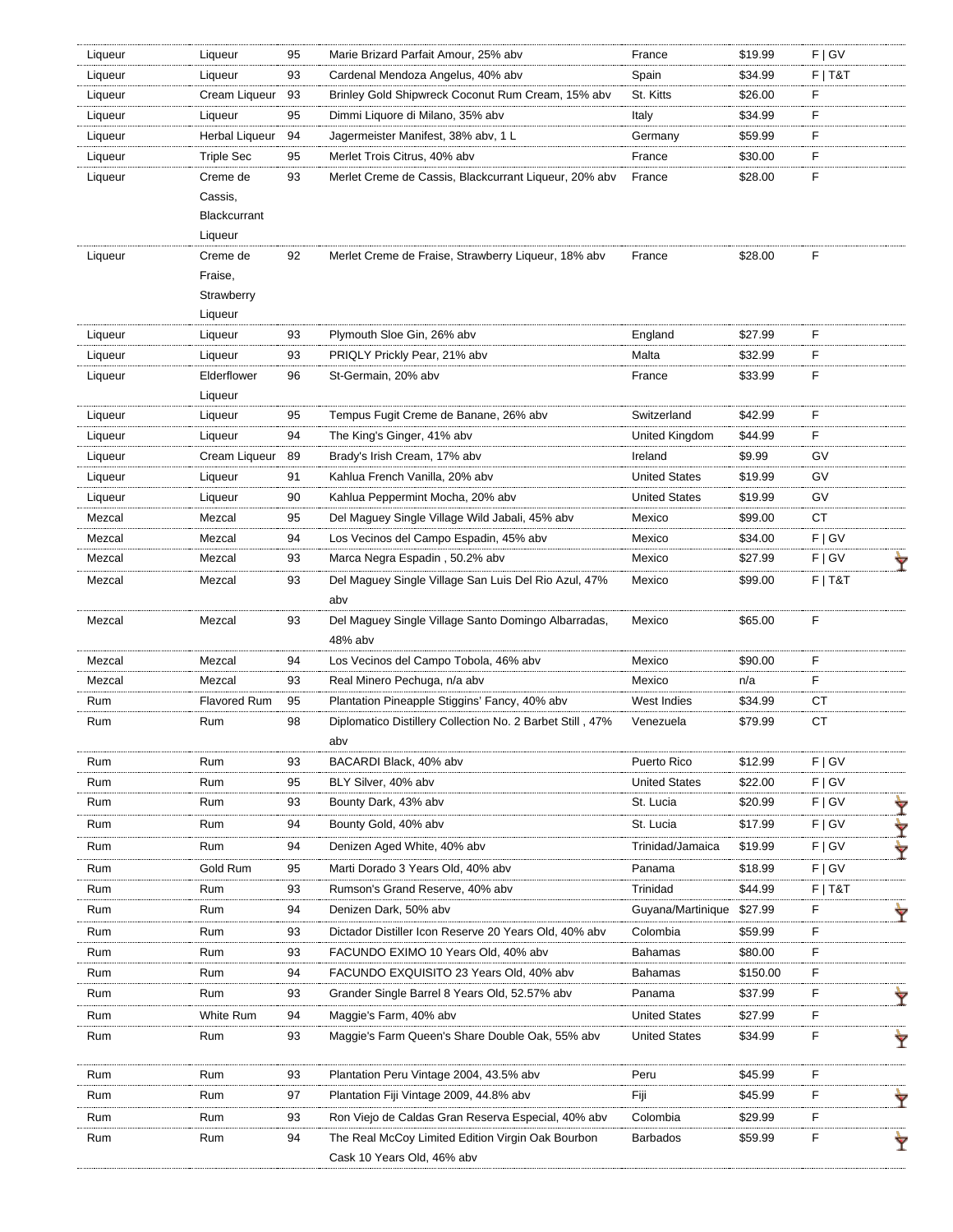| Rum                    | Rum                          | 94 | Twenty Boat Cape Cod Amber, 42% abv                       | <b>United States</b> | \$59.99       | F               | Ÿ |
|------------------------|------------------------------|----|-----------------------------------------------------------|----------------------|---------------|-----------------|---|
| Rum                    | Rum                          | 87 | BACARDI Superior, 40% abv                                 | Puerto Rico          | \$12.99       | GV              | Y |
| Rum                    | Rum                          | 89 | BACARDI Gold, 40% abv                                     | Puerto Rico          | \$12.99       | GV              | Y |
| Rum                    | Rum                          | 91 | BACARDI 8 Años, 40% abv                                   | Puerto Rico          | \$24.99       | GV              | ₩ |
| Rum                    | Rum                          | 91 | Brugal Extra Dry, 40% abv                                 | Dominican Rep.       | \$19.99       | GV              |   |
| Rum                    | Rum                          | 92 | Brugal Anejo, 40% abv                                     | Dominican Rep.       | \$19.99       | GV              | Ÿ |
| Rum                    | Rum                          | 89 | Endless Summer, 40% abv, 1 L                              | Barbados             | \$14.99       | GV              | ∀ |
| Rum                    | Rum                          | 90 | Ron Viejo de Caldas 3 Years Old, 40% abv                  | Colombia             | \$12.99       | GV              |   |
|                        |                              |    |                                                           |                      |               |                 | ▼ |
| Rum                    | Rum                          | 92 | Cana Brava Reserva Aneja 7 Years Old, 45% abv             | Panama               | \$44.00       | T&T             | Y |
| Shochu/Soju            | Shochu                       | 95 | iichiko Reserve Zenwa 2018 Edition, 40% abv               | Japan                | JPY5000.00 CT |                 | ∀ |
| Shochu/Soju            | Shochu                       | 94 | iichiko BLŪ, 30% abv                                      | Japan                | \$25.00       | F   G V   T & T | ₩ |
| Shochu/Soju            | Shochu                       | 93 | iichiko Hita Distillery Barrel Aged 3 Years Old, 40% abv, | Japan                | JPY600.00     | F               | Ŷ |
|                        |                              |    | 200ml                                                     |                      |               |                 |   |
| Tequila/Other          | Anejo, 100%                  | 95 | Revolucion, 40% abv                                       | Mexico               | \$59.99       | CT              |   |
| Agave                  | Agave Tequila                |    |                                                           |                      |               |                 |   |
| Tequila/Other          | Anejo, 100%                  | 93 | El Tesoro, 40% abv                                        | Mexico               | \$64.99       | $F$   T&T       |   |
| Agave                  | Agave Tequila                |    |                                                           |                      |               |                 |   |
| Tequila/Other          | Anejo, 100%                  | 93 | Partida, 40% abv                                          | Mexico               | \$49.99       | $F$   T&T       |   |
| Agave                  | Agave Tequila                |    |                                                           |                      |               |                 |   |
| Tequila/Other          | Anejo, 100%                  | 93 | Expresiones Corazon Sazerac Rye, 45% abv                  | Mexico               | \$79.99       | F               |   |
| Agave                  | Agave Tequila                |    |                                                           |                      |               |                 |   |
| Tequila/Other          | Anejo, 100%                  | 94 | Herradura, 40% abv                                        | Mexico               | \$56.99       | F               |   |
| Agave                  | Agave Tequila                |    |                                                           |                      |               |                 |   |
| Tequila/Other          | Anejo, 100%                  | 93 | Siete Leguas, 40% abv                                     | Mexico               | \$56.99       | F               |   |
| Agave                  | Agave Tequila                |    |                                                           |                      |               |                 |   |
| Tequila/Other          | Anejo, 100%                  | 93 | Tromba, 40% abv                                           | Mexico               | \$50.00       | F               |   |
| Agave<br>Tequila/Other | Agave Tequila                | 90 |                                                           |                      | \$22.99       | GV              |   |
|                        | Anejo, 100%<br>Agave Tequila |    | Lunazul, 40% abv                                          | Mexico               |               |                 |   |
| Agave<br>Tequila/Other | <b>Blanco, 100%</b>          | 96 | Lunazul, 40% abv                                          | Mexico               | \$19.99       | CT   GV         |   |
| Agave                  | Agave Tequila                |    |                                                           |                      |               |                 |   |
| Tequila/Other          | <b>Blanco, 100%</b>          | 93 | Chavo Malo, 40% abv                                       | Mexico               | \$27.99       | F   G V         |   |
| Agave                  | Agave Tequila                |    |                                                           |                      |               |                 |   |
| Tequila/Other          | <b>Blanco, 100%</b>          | 93 | Partida, 40% abv                                          | Mexico               | \$39.99       | $F$   T&T       |   |
| Agave                  | Agave Tequila                |    |                                                           |                      |               |                 |   |
| Tequila/Other          | <b>Blanco, 100%</b>          | 93 | Calle 23, 40% abv                                         | Mexico               | \$30.00       | F               | Ŷ |
| Agave                  | Agave Tequila                |    |                                                           |                      |               |                 |   |
| Tequila/Other          | <b>Blanco, 100%</b>          | 93 | Pasote, 40% abv                                           | Mexico               | \$49.00       | F               |   |
| Agave                  | Agave Tequila                |    |                                                           |                      |               |                 |   |
| Tequila/Other          | Silver, 100%                 | 94 | Revoluccion, 40% abv                                      | Mexico               | \$44.99       | F               | Ŷ |
| Agave                  | Agave Tequila                |    |                                                           |                      |               |                 |   |
| Tequila/Other          | <b>Blanco, 100%</b>          | 94 | San Matias Tahona, 40% abv                                | Mexico               | \$54.99       | F               | Ÿ |
| Agave                  | Agave Tequila                |    |                                                           |                      |               |                 |   |
| Tequila/Other          | <b>Blanco, 100%</b>          | 95 | Siete Leguas, 40% abv                                     | Mexico               | \$46.99       | F               | Ÿ |
| Agave                  | Agave Tequila                |    |                                                           |                      |               |                 |   |
| Tequila/Other          | <b>Blanco, 100%</b>          | 93 | Tequila Cabeza, 43% abv                                   | Mexico               | \$35.00       | F               | Ÿ |
| Agave                  | Agave Tequila                |    |                                                           |                      |               |                 |   |
| Tequila/Other          | <b>Blanco, 100%</b>          | 93 | Tromba, 40% abv                                           | Mexico               | \$35.00       | F               | Ÿ |
| Agave                  | Agave Tequila                |    |                                                           |                      |               |                 |   |
| Tequila/Other          | <b>Blanco, 100%</b>          | 93 | UWA Tequila, 40% abv, 700 ml                              | Mexico               | £55.00        | F               |   |
| Agave                  | Agave Tequila                |    |                                                           |                      |               |                 |   |
| Tequila/Other          | Silver, 100%                 | 91 | Familia Camarena, 40% abv                                 | Mexico               | \$17.00       | GV              |   |
| Agave                  | Agave Tequila                |    |                                                           |                      |               |                 |   |
| Tequila/Other          | <b>Blanco, 100%</b>          | 91 | Tres Agaves, 40% abv                                      | Mexico               | \$24.99       | GV              |   |
| Agave                  | Agave Tequila                |    |                                                           |                      |               |                 |   |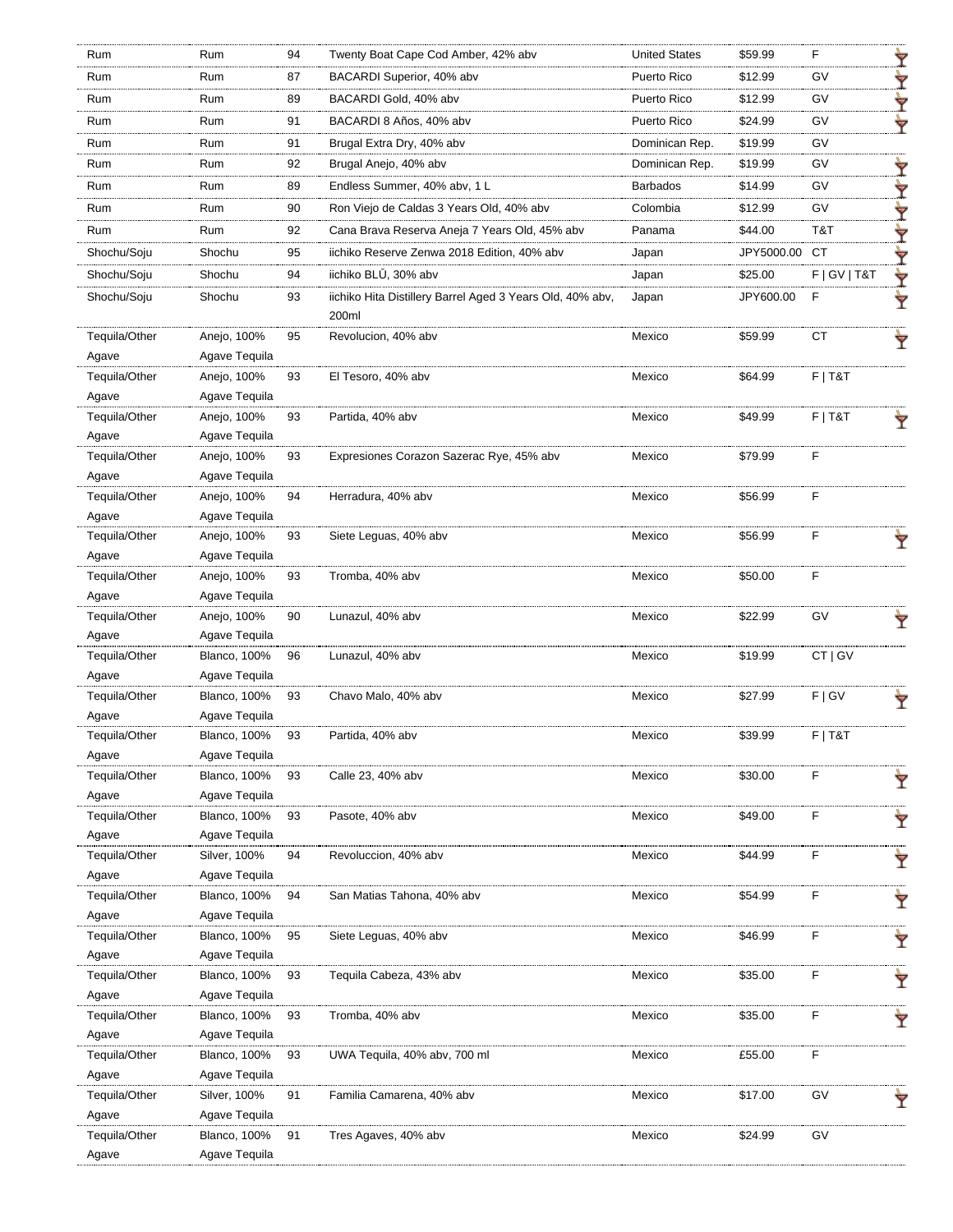| Tequila/Other | Platinum,            | 91 | El Tesoro, 40% abv                                       | Mexico               | \$44.99  | T&T             |   |
|---------------|----------------------|----|----------------------------------------------------------|----------------------|----------|-----------------|---|
| Agave         | 100% Agave           |    |                                                          |                      |          |                 |   |
|               | Tequila              |    |                                                          |                      |          |                 |   |
| Tequila/Other | Extra Anejo,         | 95 | Partida Elegante, 40% abv                                | Mexico               | \$374.99 | CT              |   |
| Agave         | 100% Agave           |    |                                                          |                      |          |                 |   |
|               | Tequila              |    |                                                          |                      |          |                 |   |
| Tequila/Other | Extra Anejo,         | 94 | Herradura Seleccion Suprema, 40% abv                     | Mexico               | \$349.99 | $F$   T&T       |   |
| Agave         | 100% Agave           |    |                                                          |                      |          |                 |   |
|               | Tequila              |    |                                                          |                      |          |                 |   |
| Tequila/Other | Reposado,            | 95 | Siete Leguas, 40% abv                                    | Mexico               | \$51.99  | CT              |   |
| Agave         | 100% Agave           |    |                                                          |                      |          |                 |   |
| Tequila/Other | Tequila<br>Reposado, | 91 | Familia Camarena, 40% abv                                | Mexico               | \$19.00  | F   G V   T & T |   |
| Agave         | 100% Agave           |    |                                                          |                      |          |                 |   |
|               | Tequila              |    |                                                          |                      |          |                 |   |
| Tequila/Other | Reposado,            | 93 | Tequila Pueblo Viejo, 40% abv                            | Mexico               | \$24.99  | F   G V         |   |
| Agave         | 100% Agave           |    |                                                          |                      |          |                 |   |
|               | Tequila              |    |                                                          |                      |          |                 |   |
| Tequila/Other | Reposado,            | 91 | Corazon, 40% abv                                         | Mexico               | \$29.99  | $F$   T&T       |   |
| Agave         | 100% Agave           |    |                                                          |                      |          |                 |   |
|               | Tequila              |    |                                                          |                      |          |                 |   |
| Tequila/Other | Reposado,            | 94 | Partida, 40% abv                                         | Mexico               | \$44.99  | $F$   T&T       |   |
| Agave         | 100% Agave           |    |                                                          |                      |          |                 |   |
|               | Tequila              |    |                                                          |                      |          |                 |   |
| Tequila/Other | Reposado,            | 93 | Pasote, 40% abv                                          | Mexico               | \$59.00  | F               |   |
| Agave         | 100% Agave           |    |                                                          |                      |          |                 |   |
|               | Tequila              |    |                                                          |                      |          |                 |   |
| Vermouth      | Vermouth             | 95 | Cinzano Bianco, 15% abv                                  | Italy                | \$7.99   | CT   GV         |   |
| Vermouth      | Vermouth             | 95 | Montanaro Vermouth di Torino Rosso, 16% abv              | Italy                | \$24.99  | $\mathsf F$     |   |
| Vodka/Aquavit | Vodka                | 96 | Belvedere Lake Bartezek Single Estate Rye, 40% abv, 1    | Poland               | \$45.00  | CT              | Y |
| Vodka/Aquavit | Vodka                | 94 | Crop Harvest Earth Organic Artisanal, 40% abv            | <b>United States</b> | \$24.99  | F   G V         |   |
| Vodka/Aquavit | Vodka                | 94 | Misadventure, 40% abv                                    | <b>United States</b> | \$22.00  | F   G V         | ₩ |
| Vodka/Aquavit | Vodka                | 94 | BOYD & BLAIR Potato, 40% abv                             | <b>United States</b> | \$29.00  | $F$   T&T       |   |
| Vodka/Aquavit | Vodka                | 95 | Bainbridge Legacy Organic, 40% abv                       | <b>United States</b> | \$36.95  | F               | ▼ |
| Vodka/Aquavit | Vodka                | 94 | Kalak Single Malt, 40% abv                               | Ireland              | \$30.00  | F               | ₩ |
| Vodka/Aquavit | Vodka                | 95 | Kalak Peat Cask Single Malt Grain Spirits (for USA), 40% | Ireland              | \$35.00  | F               |   |
|               |                      |    | abv                                                      |                      |          |                 |   |
| Vodka/Aquavit | Vodka                | 94 | Long Road Aquavit, 45% abv                               | <b>United States</b> | \$34.99  | F               |   |
| Vodka/Aquavit | Vodka                | 95 | Purity 34 Ultra Premium, 40% abv                         | Sweden               | \$26.99  | F               | Ÿ |
| Vodka/Aquavit | Vodka                | 91 | Burnett's, 40% abv                                       | <b>United States</b> | \$8.99   | GV              | ₩ |
| Vodka/Aquavit | Vodka                | 91 | Cylinder, 40% abv                                        | <b>United States</b> | \$24.99  | GV              |   |
| Vodka/Aquavit | Vodka                | 93 | Deep Eddy, 40% abv                                       | <b>United States</b> | \$17.99  | <b>GV</b>       | Y |
| Vodka/Aquavit | Vodka                | 90 | Finlandia Classic, 40% abv                               | Finland              | \$16.99  | GV              | ₩ |
| Vodka/Aquavit | Vodka                | 93 | Holla, 40% abv                                           | <b>United States</b> | \$21.00  | GV              |   |
| Vodka/Aquavit | Vodka                | 93 | Luksusowa, 40% abv                                       | Poland               | \$15.00  | GV              | Ÿ |
| Vodka/Aquavit | Vodka                | 91 | New Amsterdam, 40% abv                                   | <b>United States</b> | \$13.99  | GV              |   |
|               |                      |    |                                                          |                      |          |                 | Y |
| Vodka/Aquavit | Vodka                | 91 | New Amsterdam 50, 50% abv                                | <b>United States</b> | \$13.99  | GV              | Y |
| Vodka/Aquavit | Vodka                | 92 | Pinnacle Original, 40% abv                               | France               | \$12.99  | GV              | Ÿ |
| Vodka/Aquavit | Vodka                | 90 | Platinum 7X, 40% abv, 1.75 L                             | <b>United States</b> | \$17.99  | GV              | ₩ |
| Vodka/Aquavit | Vodka                | 93 | Purity 17 Super Premium, 40% abv                         | Sweden               | \$24.99  | GV              | Y |
| Vodka/Aquavit | Vodka                | 85 | Rain, 40% abv                                            | <b>United States</b> | \$14.99  | GV              | Y |
| Vodka/Aquavit | Vodka                | 91 | Ravo, 40% abv                                            | Sweden               | \$22.99  | GV              | Y |
| Vodka/Aquavit | Vodka                | 91 | SMIRNOFF 100 Proof, 50% abv                              | <b>United States</b> | \$18.99  | GV              | ₩ |
|               |                      |    |                                                          |                      |          |                 |   |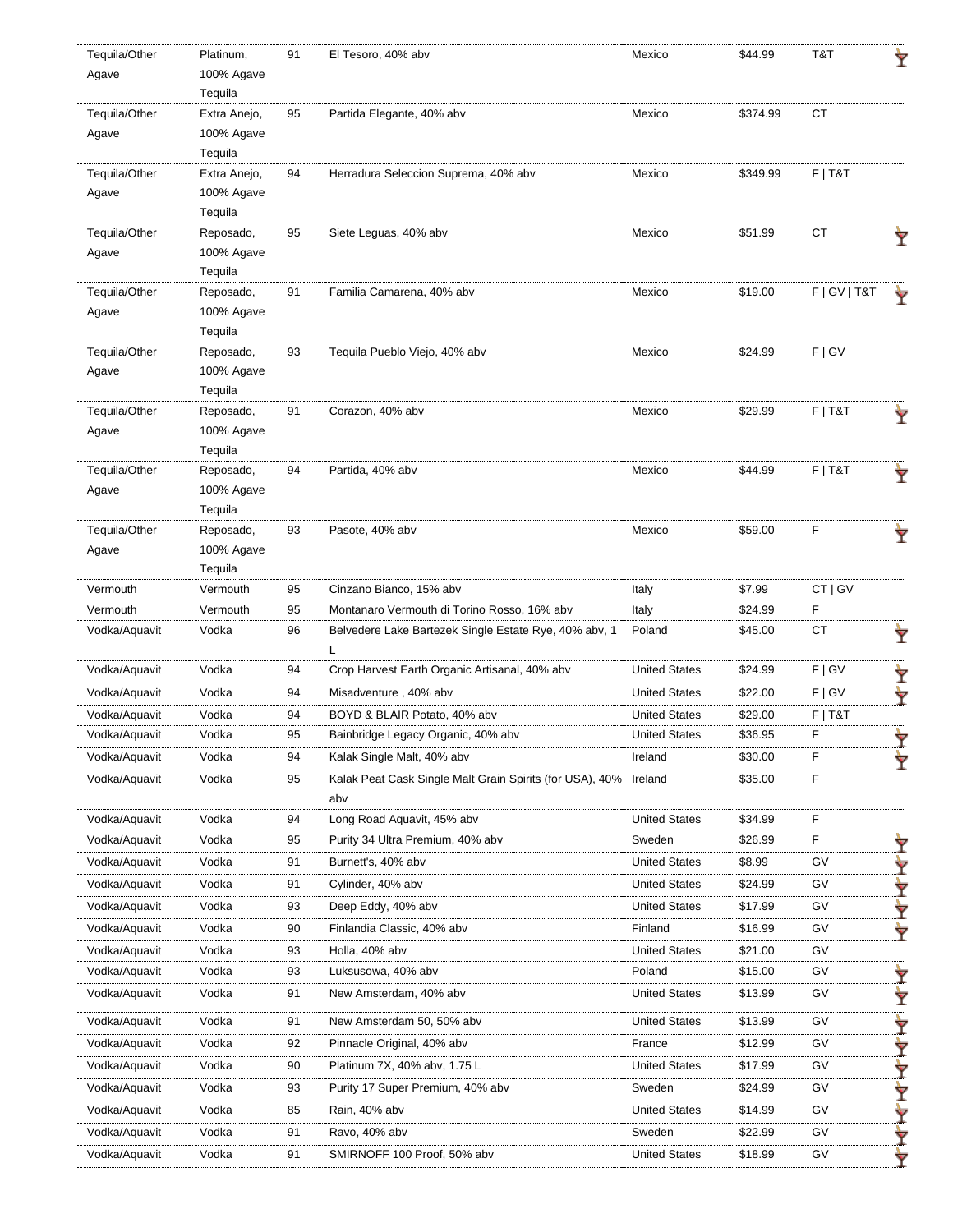| Vodka/Aquavit | Vodka               | 91 | Smithworks, 40% abv                                    | <b>United States</b> | \$19.99 | G٧              | Ÿ |
|---------------|---------------------|----|--------------------------------------------------------|----------------------|---------|-----------------|---|
| Vodka/Aquavit | Vodka               | 92 | SVEDKA 80 Proof, 40% abv                               | Sweden               | \$19.95 | GV              |   |
| Vodka/Aquavit | Vodka               | 90 | Wheatley, 41% abv                                      | <b>United States</b> | \$17.99 | GV              | Ì |
| Vodka/Aquavit | Vodka               | 93 | Purity Organic, 40% abv                                | Sweden               | \$26.99 | T&T             | Ÿ |
| Vodka/Aquavit | Flavored            | 95 | Dixie Black Pepper, 40% abv                            | <b>United States</b> | \$17.99 | CT   GV         |   |
|               | Vodka               |    |                                                        |                      |         |                 |   |
| Vodka/Aquavit | Flavored            | 92 | Deep Eddy Ruby Red Grapefruit, 35% abv                 | <b>United States</b> | \$17.99 | F   G V         |   |
|               | Vodka               |    |                                                        |                      |         |                 |   |
| Vodka/Aquavit | Flavored            | 93 | New Amsterdam Lemon, 35% abv                           | <b>United States</b> | \$12.99 | F   G V         |   |
|               | Vodka               |    |                                                        |                      |         |                 |   |
| Vodka/Aquavit | Flavored            | 92 | New Amsterdam Raspberry, 35% abv                       | <b>United States</b> | \$12.99 | F   G V         |   |
|               | Vodka               |    |                                                        |                      |         |                 |   |
| Vodka/Aquavit | Flavored            | 92 | EFFEN Cucumber, 37.5% abv                              | Netherlands          | \$29.99 | F               |   |
|               | Vodka               |    |                                                        |                      |         |                 |   |
| Vodka/Aquavit | Flavored            | 86 | SMIRNOFF Green Apple, 35% abv                          | <b>United States</b> | \$13.99 | GV              |   |
|               | Vodka               |    |                                                        |                      |         |                 |   |
| Vodka/Aquavit | Flavored            | 89 | SMIRNOFF Citrus, 35% abv                               | <b>United States</b> | \$13.99 | GV              |   |
|               | Vodka               |    |                                                        |                      |         |                 |   |
| Whisk(e)y     | Bourbon             | 97 | Remus Repeal Reserve, 47% abv                          | <b>United States</b> | \$74.99 | СT              |   |
| Whisk(e)y     | Kentucky            | 96 | Stagg Jr., 65.95% abv                                  | <b>United States</b> | \$49.99 | F   G V   T & T |   |
|               | Straight<br>Bourbon |    |                                                        |                      |         |                 |   |
| Whisk(e)y     | Straight            | 95 | Big City Small Batch, 45% abv                          | <b>United States</b> | \$35.99 | F   G V         |   |
|               | Bourbon             |    |                                                        |                      |         |                 | Ÿ |
| Whisk(e)y     | Bourbon             | 96 | Heaven's Door Straight American, 44% abv               | <b>United States</b> | \$44.99 | F   G V         | Ÿ |
| Whisk(e)y     | Bourbon             | 96 | Jim Beam Single Barrel, 47.5% abv                      | <b>United States</b> | \$39.99 | F   G V         | ₱ |
| Whisk(e)y     | Straight            | 95 | John J. Bowman Single Barrel Virginia, 50% abv         | <b>United States</b> | \$49.99 | F   G V         |   |
|               | Bourbon             |    |                                                        |                      |         |                 | Ý |
| Whisk(e)y     | Bourbon             | 95 | Maker's Mark, 45% abv                                  | <b>United States</b> | \$24.99 | F   G V         | ₱ |
| Whisk(e)y     | Bourbon             | 95 | Woodford Reserve, 45.2% abv                            | <b>United States</b> | \$34.99 | F   G V         |   |
| Whisk(e)y     | Bourbon             | 95 | Barrell Bourbon Batch 013 Cask Strength 5 Years Old,   | <b>United States</b> | \$89.99 | F               |   |
|               |                     |    | 56.5% abv                                              |                      |         |                 |   |
| Whisk(e)y     | Bourbon             | 96 | Clyde May's Cask Strength 10 Years Old, 57% abv        | <b>United States</b> | \$99.99 | F               |   |
| Whisk(e)y     | Bourbon             | 95 | Elijah Craig Barrel Proof A118 12 Years Old, 65.3% abv | <b>United States</b> | \$59.99 | F               |   |
| Whisk(e)y     | Bourbon             | 95 | FEW, 46.5% abv                                         | <b>United States</b> | \$49.99 | F               |   |
| Whisk(e)y     | Kentucky            | 95 | George T. Stagg, 64.6% abv                             | <b>United States</b> | \$89.99 | F               |   |
|               | Straight            |    |                                                        |                      |         |                 |   |
|               | Bourbon             |    |                                                        |                      |         |                 |   |
| Whisk(e)y     | Bourbon             | 95 | Woodford Reserve Double Oaked, 45.2% abv               | <b>United States</b> | \$54.99 | F               |   |
| Whisk(e)y     | Kentucky            | 93 | Eagle Rare 10 Years Old, 45% abv                       | <b>United States</b> | \$29.99 | GV   T&T        |   |
|               | Straight            |    |                                                        |                      |         |                 |   |
|               | Bourbon             |    |                                                        |                      |         |                 |   |
| Whisk(e)y     | Bourbon             | 93 | Elijah Craig Small Batch, 47% abv                      | <b>United States</b> | \$29.99 | GV   T&T        |   |
| Whisk(e)y     | Kentucky            | 94 | Kentucky Tavern, 40% abv                               | <b>United States</b> | \$10.99 | GV   T&T        |   |
|               | Straight            |    |                                                        |                      |         |                 |   |
|               | Bourbon             |    |                                                        |                      |         |                 |   |
| Whisk(e)y     | Kentucky            | 93 | 1792 Small Batch, 46.85% abv                           | <b>United States</b> | \$29.99 | GV              |   |
|               | Straight            |    |                                                        |                      |         |                 |   |
|               | Bourbon             |    |                                                        |                      |         |                 |   |
| Whisk(e)y     | Kentucky            | 94 | 1792 Full Proof, 62.5% abv                             | <b>United States</b> | \$44.99 | GV              |   |
|               | Straight            |    |                                                        |                      |         |                 |   |
|               | Bourbon             |    |                                                        |                      |         |                 |   |
| Whisk(e)y     | Bourbon             | 94 | Bare Knuckle, 45% abv                                  | <b>United States</b> | \$39.99 | GV              |   |
| Whisk(e)y     | Straight            | 93 | Coopers' Craft Kentucky, 41.1% abv                     | <b>United States</b> | \$23.00 | GV              | Y |
|               | Bourbon             |    |                                                        |                      |         |                 |   |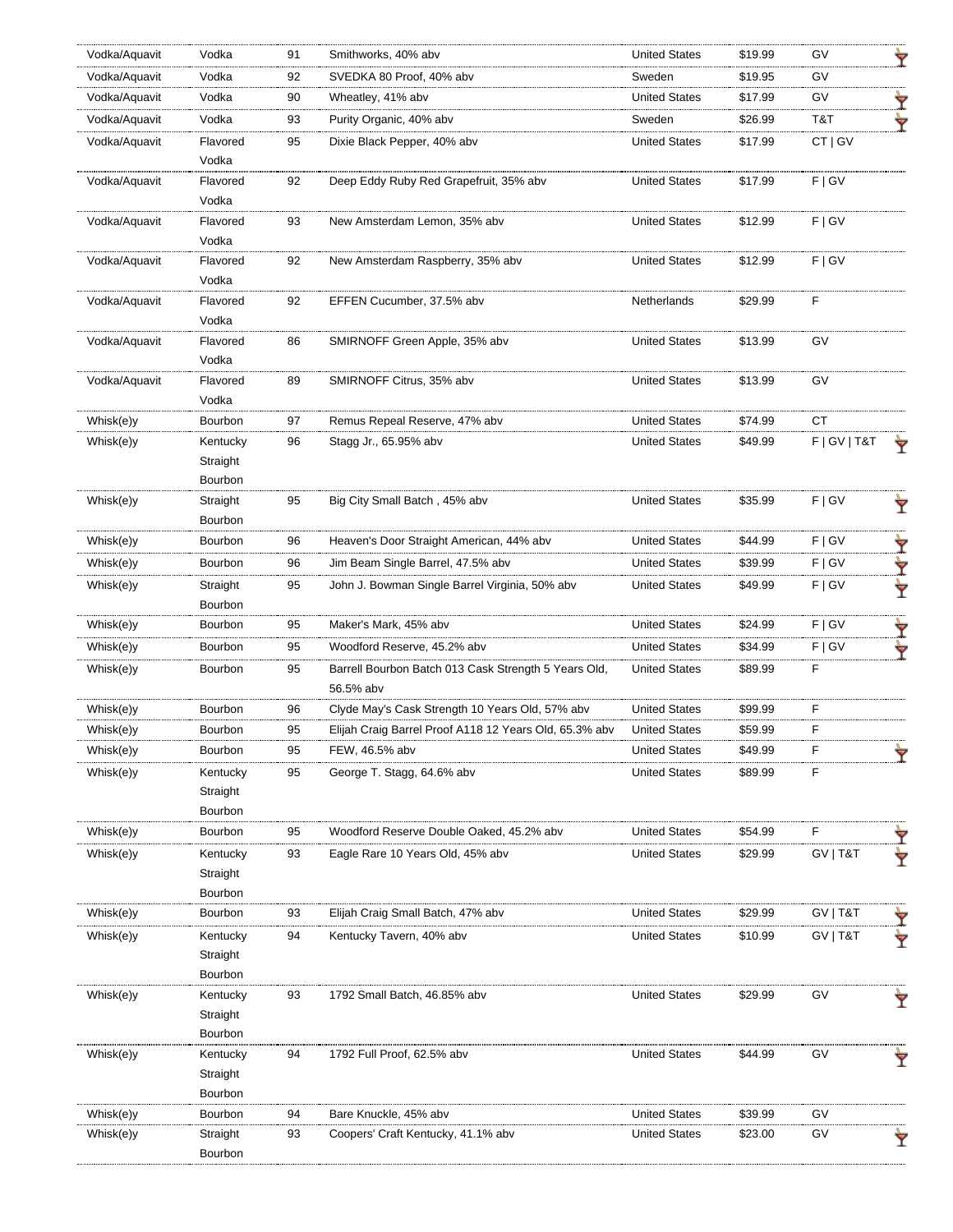| Whisk(e)y | Kentucky<br>Straight            | 94 | Early Times Bottled-In-Bond 4 Years Old, 50% abv             | <b>United States</b> | \$23.99  | G٧              |   |
|-----------|---------------------------------|----|--------------------------------------------------------------|----------------------|----------|-----------------|---|
|           | Bourbon                         |    |                                                              |                      |          |                 |   |
| Whisk(e)y | Straight<br>Bourbon             | 94 | George Remus, 47% abv                                        | <b>United States</b> | \$44.99  | GV              |   |
| Whisk(e)y | Bourbon                         | 93 | Jim Beam Black, 43% abv                                      | <b>United States</b> | \$22.99  | GV              |   |
| Whisk(e)y | Bourbon                         | 93 | Jim Beam Double Oak, 43% abv                                 | <b>United States</b> | \$22.99  | GV              |   |
| Whisk(e)y | Bourbon                         | 93 | Jim Beam Devil's Cut, 45% abv                                | <b>United States</b> | \$22.99  | GV              | Ÿ |
| Whisk(e)y | Bourbon                         | 94 | Maker's 46, 47% abv                                          | <b>United States</b> | \$39.99  | GV              |   |
|           |                                 |    |                                                              |                      |          |                 |   |
| Whisk(e)y | Kentucky<br>Straight<br>Bourbon | 93 | Old Forester 100 Proof, 50% abv                              | <b>United States</b> | \$23.99  | GV              |   |
| Whisk(e)y | Kentucky                        | 93 | W.L. Weller 12 Years Old, 45% abv                            | <b>United States</b> | \$24.99  | GV              |   |
|           | Straight<br>Bourbon             |    |                                                              |                      |          |                 |   |
| Whisk(e)y | Bourbon                         | 94 | William Wolf, 43.4% abv                                      | <b>United States</b> | \$34.99  | GV              |   |
| Whisk(e)y | Kentucky<br>Straight            | 92 | Benchmark Old No. 8, 40% abv                                 | <b>United States</b> | \$11.99  | T&T             |   |
|           | Bourbon                         |    |                                                              |                      |          |                 |   |
| Whisk(e)y | Straight<br>Bourbon             | 93 | Blanton's Gold Edition, 51.5% abv                            | <b>United States</b> | \$90.00  | T&T             |   |
| Whisk(e)y | Straight<br>Bourbon             | 91 | Blanton's The Original Single Barrel, 46.5% abv              | <b>United States</b> | \$60.00  | T&T             | Ÿ |
| Whisk(e)y | Kentucky<br>Straight            | 94 | Colonel E.H. Taylor Jr. Single Barrel, 50% abv               | <b>United States</b> | \$59.99  | T&T             |   |
|           | Bourbon                         |    |                                                              |                      |          |                 |   |
| Whisk(e)y | Bourbon                         | 91 | Four Roses Small Batch, 45% abv                              | <b>United States</b> | \$35.00  | T&T             | Ÿ |
| Whisk(e)y | Bourbon                         | 92 | Four Roses Single Barrel, 50% abv                            | <b>United States</b> | \$40.00  | T&T             |   |
| Whisk(e)y | <b>Rye Whiskey</b>              | 96 | Rough Rider Bull Moose Three Barrel, 45% abv                 | <b>United States</b> | \$35.00  | CT   GV         |   |
| Whisk(e)y | Straight Rye<br>Whiskey         | 94 | Sazerac, 45% abv                                             | <b>United States</b> | \$26.99  | F   G V   T & T |   |
| Whisk(e)y | <b>Rye Whiskey</b>              | 94 | Basil Hayden's Dark, 40% abv                                 | <b>United States</b> | \$39.99  | F   G V         |   |
| Whisk(e)y | <b>Rye Whiskey</b>              | 94 | Jack Daniel's Tennessee, 45% abv                             | <b>United States</b> | \$27.00  | F   G V         |   |
| Whisk(e)y | <b>Rye Whiskey</b>              | 95 | Stoll and Wolfe, 45% abv                                     | <b>United States</b> | \$45.00  | F   G V         |   |
| Whisk(e)y | Rye Whiskey                     | 94 | Balcones Texas Cask Strength Straight, 62.2% abv             | <b>United States</b> | \$80.00  | F.              |   |
| Whisk(e)y | Rye Whiskey                     | 94 | Heaven's Door Finished in Oak Cigar Barrels, 45% abv         | <b>United States</b> | \$79.99  | F               |   |
| Whisk(e)y | <b>Rye Whiskey</b>              | 95 | Hillrock Finished in Sauternes Casks Double Cask, 45%<br>abv | <b>United States</b> | \$100.00 | F               |   |
| Whisk(e)y | <b>Rye Whiskey</b>              | 94 | Hudson Maple Cask, 46% abv                                   | <b>United States</b> | \$49.99  | F               |   |
| Whisk(e)y | <b>Straight Rye</b><br>Whiskey  | 94 | Union Horse Distilling Company Reunion, 46.5% abv            | <b>United States</b> | \$49.00  | F               |   |
| Whisk(e)y | <b>Straight Rye</b><br>Whiskey  | 93 | Catskill, 42.5% abv                                          | <b>United States</b> | \$33.99  | GV              |   |
| Whisk(e)y | Rye Whiskey                     | 93 | High West Double, 46% abv                                    | <b>United States</b> | \$34.99  | GV              |   |
| Whisk(e)y | <b>Rye Whiskey</b>              | 92 | Jim Beam, 45% abv                                            | <b>United States</b> | \$22.99  | G٧              |   |
| Whisk(e)y | <b>Straight Rye</b><br>Whiskey  | 93 | Woodford Reserve Kentucky, 45.2% abv                         | <b>United States</b> | \$34.99  | G٧              |   |
| Whisk(e)y | <b>Straight Rye</b><br>Whiskey  | 92 | Colonel E.H. Taylor Jr., 50% abv                             | <b>United States</b> | \$69.99  | T&T             |   |
| Whisk(e)y | Rye Whiskey                     | 91 | Hudson Manhattan, 46% abv                                    | <b>United States</b> | \$49.99  | T&T             |   |
| Whisk(e)y | Single Malt<br>Whiskey          | 97 | Westland Sherry Wood, 46% abv                                | <b>United States</b> | \$69.99  | СT              |   |
| Whisk(e)y | Single Malt<br>Whiskey          | 94 | Copperworks Release 006 American, 47.5% abv                  | <b>United States</b> | \$59.99  | F               |   |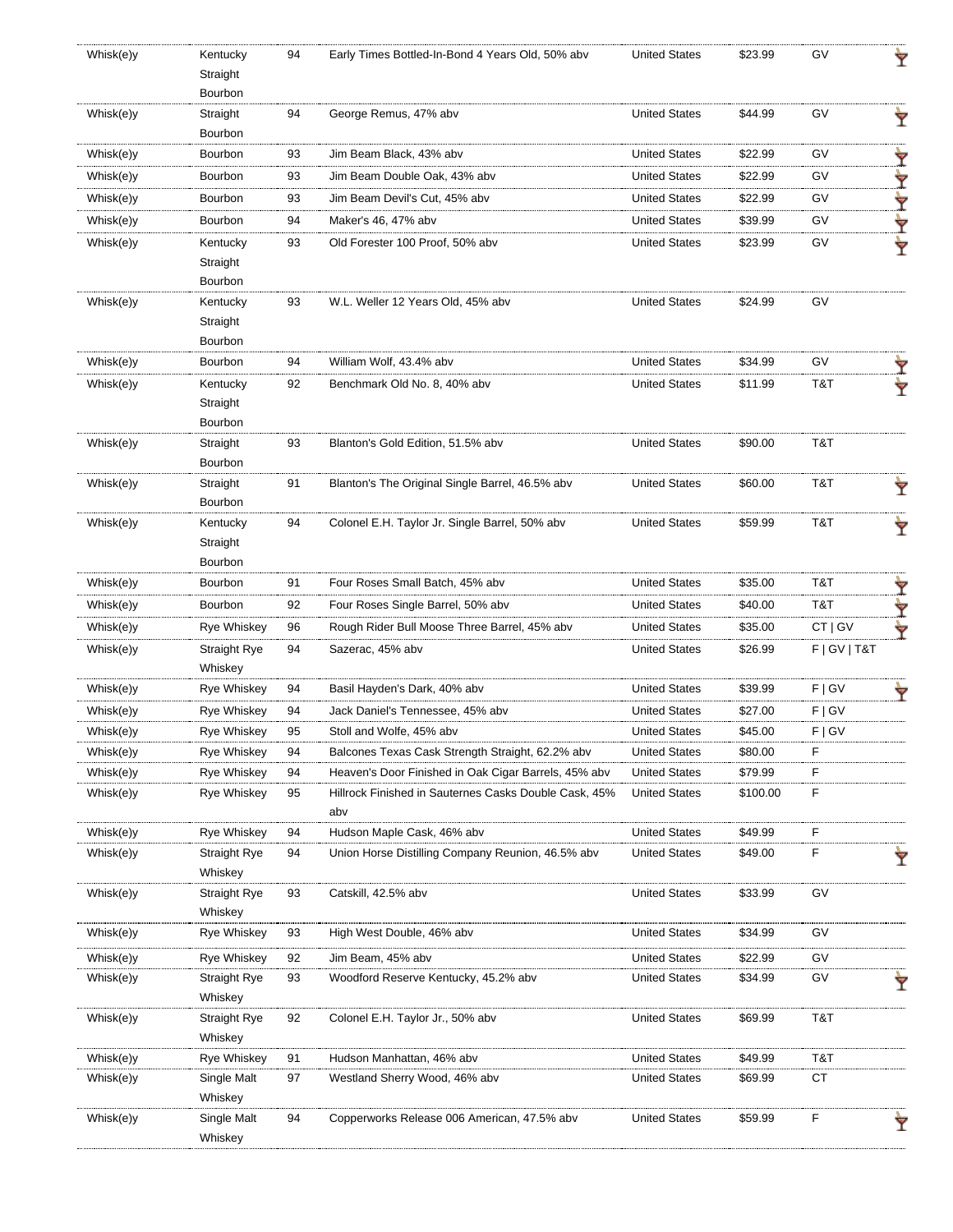| Whisk(e)y | Single Malt<br>Whiskey          | 93 | Westward American, 45% abv                        | <b>United States</b> | \$79.99  | F         |   |
|-----------|---------------------------------|----|---------------------------------------------------|----------------------|----------|-----------|---|
| Whisk(e)y | <b>Straight Malt</b><br>Whiskey | 93 | Woodford Reserve Kentucky, 45.2% abv              | <b>United States</b> | \$34.99  | GV        | Ÿ |
| Whisk(e)y | American                        | 93 | Bernheim Original Small Batch Kentucky Straight 7 | <b>United States</b> | \$29.99  | GV        | Ŷ |
|           | Wheat                           |    | Years Old, 45% abv                                |                      |          |           |   |
|           | Whiskey                         |    |                                                   |                      |          |           |   |
| Whisk(e)y | Canadian                        | 96 | Crown Royal XR, 40% abv                           | Canada               | \$129.99 | СT        |   |
|           | Blended                         |    |                                                   |                      |          |           |   |
|           | Whisky                          |    |                                                   |                      |          |           |   |
| Whisk(e)y | Canadian                        | 93 | Caribou Crossing Single Barrel, 40% abv           | Canada               | \$49.99  | $F$   T&T |   |
|           | Whisky                          |    |                                                   |                      |          |           |   |
| Whisk(e)y | Canadian Rye                    | 94 | Lot 40, 43% abv                                   | Canada               | \$39.99  | $F$   T&T |   |
|           | Whisky                          |    |                                                   |                      |          |           |   |
| Whisk(e)y | Canadian                        | 94 | J.P. Wiser's 18 Years Old, 40% abv                | Canada               | \$74.99  | F         |   |
|           | Blended                         |    |                                                   |                      |          |           |   |
|           | Whisky                          |    |                                                   |                      |          |           |   |
| Whisk(e)y | Canadian Rye                    | 94 | Masterson's 10 Years Old, 45% abv                 | Canada               | \$70.00  | F         |   |
|           | Whisky                          |    |                                                   |                      |          |           |   |
| Whisk(e)y | Canadian                        | 90 | Rich & Rare Reserve, 40% abv                      | Canada               | \$11.99  | GV   T&T  |   |
|           | Blended                         |    |                                                   |                      |          |           |   |
|           | Whisky                          |    |                                                   |                      |          |           |   |
| Whisk(e)y | Canadian                        | 91 | Canadian Mist, 40% abv                            | Canada               | \$8.99   | GV        |   |
|           | Whisky                          |    |                                                   |                      |          |           |   |
| Whisk(e)y | Canadian                        | 92 | Crown Royal Deluxe, 40% abv                       | Canada               | \$24.99  | GV        |   |
|           | Whisky                          |    |                                                   |                      |          |           |   |
| Whisk(e)y | Canadian Rye                    | 91 | J.P. Wiser's, 40% abv                             | Canada               | \$19.99  | GV        |   |
|           | Whisky                          |    |                                                   |                      |          |           | Ÿ |
| Whisk(e)y | Canadian                        | 91 | Royal Canadian Small Batch, 40% abv               | Canada               | \$19.99  | GV        |   |
|           | Blended                         |    |                                                   |                      |          |           | Ŷ |
|           | Whisky                          |    |                                                   |                      |          |           |   |
| Whisk(e)y | Indian Single                   | 95 | Paul John EDITED Single Malt, 46% abv, 700 ml     | India                | \$44.00  | CT   GV   |   |
|           | Malt Whisky                     |    |                                                   |                      |          |           |   |
| Whisk(e)y | Indian Single                   | 92 | Paul John BRILLIANCE Single Malt, 46% abv, 700 ml | India                | \$40.00  | F         |   |
|           | Malt Whisky                     |    |                                                   |                      |          |           |   |
|           |                                 |    |                                                   |                      |          |           |   |
| Whisk(e)y | Indian Single                   | 92 | Paul John CLASSIC SELECT CASK Single Malt, 55.2%  | India                | \$55.00  | F         | Ÿ |
|           | Malt Whisky                     |    | abv, 700 ml                                       |                      |          |           |   |
| Whisk(e)y | <b>Blended Irish</b>            | 96 | Jameson 18 Years Old, 40% abv                     | Ireland              | \$139.99 | CT   T&T  |   |
|           | Whiskey                         |    |                                                   |                      |          |           |   |
| Whisk(e)y | <b>Blended Irish</b>            | 92 | Paddy, 40% abv                                    | Ireland              | \$19.99  | F   G V   | Ÿ |
|           | Whiskey                         |    |                                                   |                      |          |           |   |
| Whisk(e)y | <b>Blended Irish</b>            | 95 | Slane, 40% abv                                    | Ireland              | \$29.00  | F   G V   | Ÿ |
|           | Whiskey                         |    |                                                   |                      |          |           |   |
| Whisk(e)y | <b>Blended Irish</b>            | 92 | Hyde No. 6 President's Reserve, 46% abv           | Ireland              | \$60.00  | F         | Y |
|           | Whiskey                         |    |                                                   |                      |          |           |   |
| Whisk(e)y | <b>Blended Irish</b>            | 92 | Jameson Caskmates Stout Edition, 40% abv          | Ireland              | \$29.99  | F         | Ÿ |
|           | Whiskey                         |    |                                                   |                      |          |           |   |
| Whisk(e)y | <b>Blended Irish</b>            | 94 | Jameson Cooper's Croze, 43% abv                   | Ireland              | \$69.99  | F         |   |
|           | Whiskey                         |    |                                                   |                      |          |           |   |
| Whisk(e)y | <b>Blended Irish</b>            | 94 | Teeling Small Batch, 46% abv                      | Ireland              | \$39.99  | F         | Ŷ |
|           | Whiskey                         |    |                                                   |                      |          |           |   |
| Whisk(e)y | <b>Blended Irish</b>            | 93 | The Dead Rabbit, 44% abv                          | Ireland              | \$40.00  | F         | Ÿ |
|           | Whiskey                         |    |                                                   |                      |          |           |   |
| Whisk(e)y | <b>Blended Irish</b>            | 92 | The Dublin Liberties Oak Devil, 46% abv           | Ireland              | n/a      | F         | Ŷ |
|           | Whiskey                         |    |                                                   |                      |          |           |   |
| Whisk(e)y | Single Pot Still                | 96 | Redbreast Lustau Edition, 46% abv                 | Ireland              | £50.00   | <b>CT</b> |   |
|           | Irish Whiskey                   |    |                                                   |                      |          |           |   |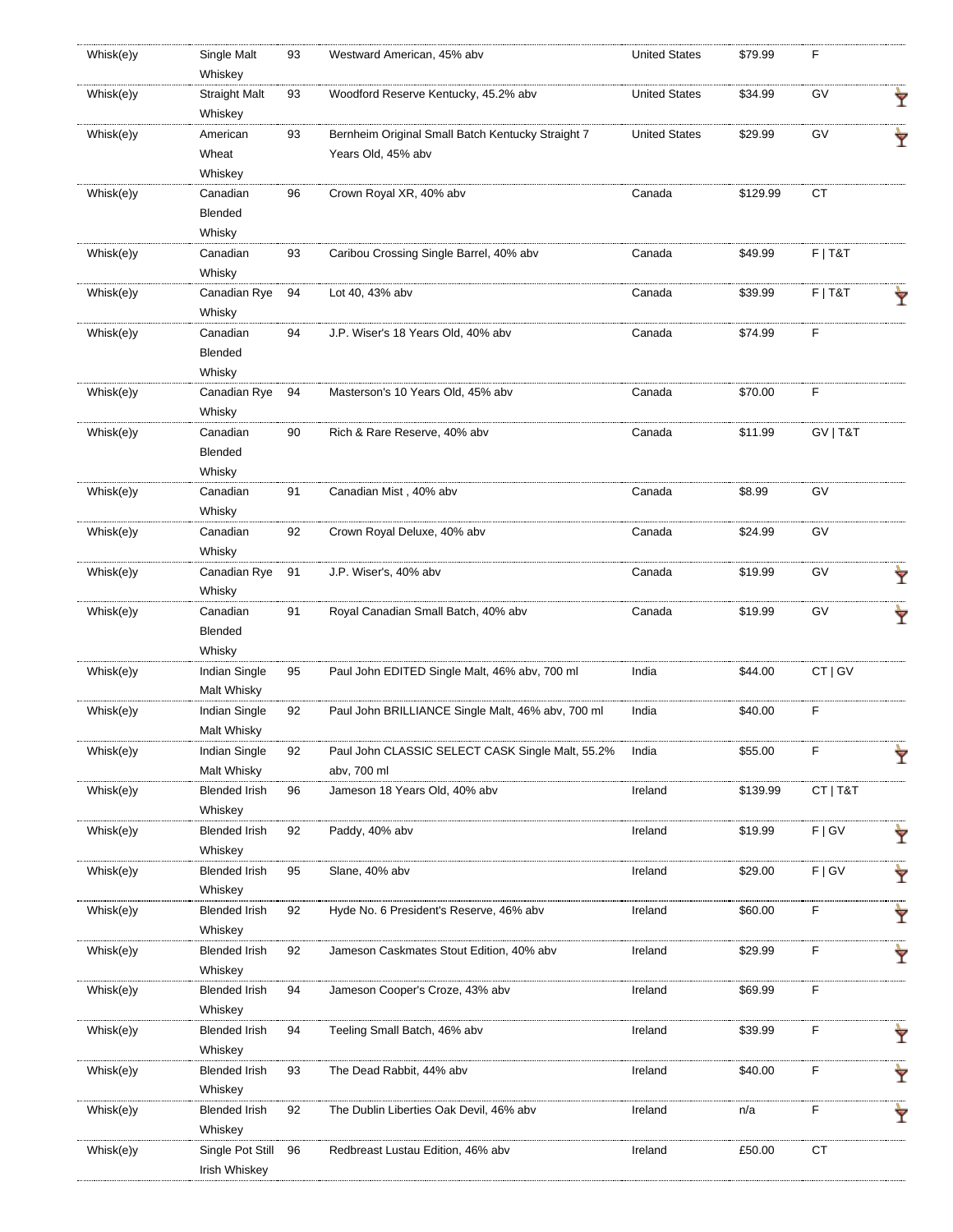| Whisk(e)y | Single Pot Still | 94 | Redbreast Cask Strength 12 Years Old, 58.2% abv         | Ireland  | £85.00   | $F$   T&T       |   |
|-----------|------------------|----|---------------------------------------------------------|----------|----------|-----------------|---|
|           | Irish Whiskey    |    |                                                         |          |          |                 |   |
| Whisk(e)y | Single Pot Still | 95 | Redbreast 15 Years Old, 46% abv                         | Ireland  | £150.00  | $F$   T&T       |   |
|           | Irish Whiskey    |    | Redbreast 21 Years Old, 46% abv                         |          | £150.00  | $F$   T&T       |   |
| Whisk(e)y | Single Pot Still | 95 |                                                         | Ireland  |          |                 |   |
|           | Irish Whiskey    |    |                                                         |          |          |                 |   |
| Whisk(e)y | Single Pot Still | 95 | Green Spot Chateau Montelena, 46% abv                   | Ireland  | n/a      | F               |   |
|           | Irish Whiskey    |    |                                                         |          |          |                 |   |
| Whisk(e)y | Single Pot Still | 88 | Redbreast 12 Years Old, 40% abv                         | Ireland  | £40.00   | T&T             |   |
|           | Irish Whiskey    |    |                                                         |          |          |                 |   |
| Whisk(e)y | Single Grain     | 92 | Kilbeggan, 43% abv                                      | Ireland  | \$29.99  | GV              |   |
|           | Irish Whiskey    |    |                                                         |          |          |                 |   |
| Whisk(e)y | Single Malt      | 96 | West Cork Distillers Glengarriff Series Peat Charred    | Ireland  | \$44.99  | <b>CT</b>       |   |
|           | Irish Whiskey    |    | Cask, 43% abv                                           |          |          |                 |   |
| Whisk(e)y | Single Malt      | 95 | Teeling Vintage Reserve Collection Matured in           | Ireland  | \$499.00 | F               |   |
|           | Irish Whiskey    |    | Sauternes and Bourbon Casks 24 Years Old, 46% abv       |          |          |                 |   |
| Whisk(e)y | Single Malt      | 95 | The Tyrconnell Madeira Cask Finish 10 Years Old, 46%    | Ireland  | \$74.99  | F               |   |
|           | Irish Whiskey    |    | abv                                                     |          |          |                 |   |
| Whisk(e)y | Single Malt      | 94 | The Tyrconnell Port Cask Finish 10 Years Old, 46% abv   | Ireland  | \$74.99  | F               |   |
|           | Irish Whiskey    |    |                                                         |          |          |                 |   |
| Whisk(e)y | Single Malt      | 94 | The Tyrconnell Madeira Cask Finish 15 Years Old, 46%    | Ireland  | \$100.00 | F               |   |
|           | Irish Whiskey    |    | abv                                                     |          |          |                 |   |
| Whisk(e)y | Single Malt      | 94 | West Cork Distillers Glengarriff Series Bog Oak Charred | Ireland  | \$44.99  | F               |   |
|           | Irish Whiskey    |    | Cask, 43% abv                                           |          |          |                 |   |
| Whisk(e)y | Japanese         | 95 | Kamiki Maltage, 48% abv                                 | Japan    | \$79.50  | <b>CT</b>       |   |
|           | Whisky           |    |                                                         |          |          |                 |   |
| Whisk(e)y | Japanese         | 94 | Hibiki Japanese Harmony, 43% abv                        | Japan    | \$64.99  | F               |   |
|           | Whisky           |    |                                                         |          |          |                 |   |
| Whisk(e)y | Japanese         | 93 | Yamazaki Single Malt 12 Years Old, 43% abv              | Japan    | \$84.99  | F               |   |
|           | Whisky           |    |                                                         |          |          |                 |   |
| Whisk(e)y | Japanese         | 91 | Suntory TOKI Blended, 43% abv                           | Japan    | \$39.99  | GV              | Ÿ |
|           | Whisky           |    |                                                         |          |          |                 |   |
| Whisk(e)y | Blended          | 97 | Johnnie Walker Blue Label, 40% abv                      | Scotland | \$225.00 | <b>CT</b>       |   |
|           | Scotch Whisky    |    |                                                         |          |          |                 |   |
| Whisk(e)y | Blended          | 93 | Dewar's The Ancestor 12 Years Old, 40% abv              | Scotland | \$28.99  | F   G V   T & T |   |
|           | Scotch Whisky    |    |                                                         |          |          |                 |   |
| Whisk(e)y | Blended          | 93 | Buchanan's DeLuxe 12 Years Old, 40% abv                 | Scotland | \$31.00  | F   G V         |   |
|           | Scotch Whisky    |    |                                                         |          |          |                 |   |
| Whisk(e)y | Blended          | 96 | Johnnie Walker Black Label 12 Years Old, 40% abv        | Scotland | \$35.00  | F   G V         |   |
|           | Scotch Whisky    |    |                                                         |          |          |                 |   |
| Whisk(e)y | Blended          | 95 | Buchanan's Master, 40% abv                              | Scotland | \$50.00  | $F$   T&T       |   |
|           | Scotch Whisky    |    |                                                         |          |          |                 |   |
|           |                  |    |                                                         |          |          |                 |   |
| Whisk(e)y | Blended          | 96 | Buchanan's Special Reserve 18 Years Old, 40% abv        | Scotland | \$75.00  | $F$   T&T       |   |
|           | Scotch Whisky    |    |                                                         |          |          |                 |   |
| Whisk(e)y | Blended          | 93 | Dewar's The Vintage 18 Years Old, 40% abv               | Scotland | \$79.99  | $F$   T&T       |   |
|           | Scotch Whisky    |    |                                                         |          |          |                 |   |
| Whisk(e)y | Blended          | 93 | Chivas Regal Mizunara, 40% abv                          | Scotland | \$44.99  | F               |   |
|           | Scotch Whisky    |    |                                                         |          |          |                 |   |
| Whisk(e)y | Blended          | 94 | Dewar's The Signature 25 Years Old, 40% abv             | Scotland | n/a      | F               |   |
|           | Scotch Whisky    |    |                                                         |          |          |                 |   |
| Whisk(e)y | Blended          | 93 | Johnnie Walker Blue Label Ghost & Rare, 46% abv         | Scotland | \$399.99 | F               |   |
|           | Scotch Whisky    |    |                                                         |          |          |                 |   |
| Whisk(e)y | Blended          | 90 | Johnnie Walker Red Label, 40% abv                       | Scotland | \$25.00  | GV              |   |
|           | Scotch Whisky    |    |                                                         |          |          |                 |   |
| Whisk(e)y | Blended          | 92 | Johnnie Walker Blenders' Batch Wine Cask Blend, 40%     | Scotland | \$29.99  | GV              |   |
|           | Scotch Whisky    |    | abv                                                     |          |          |                 |   |
|           |                  |    |                                                         |          |          |                 |   |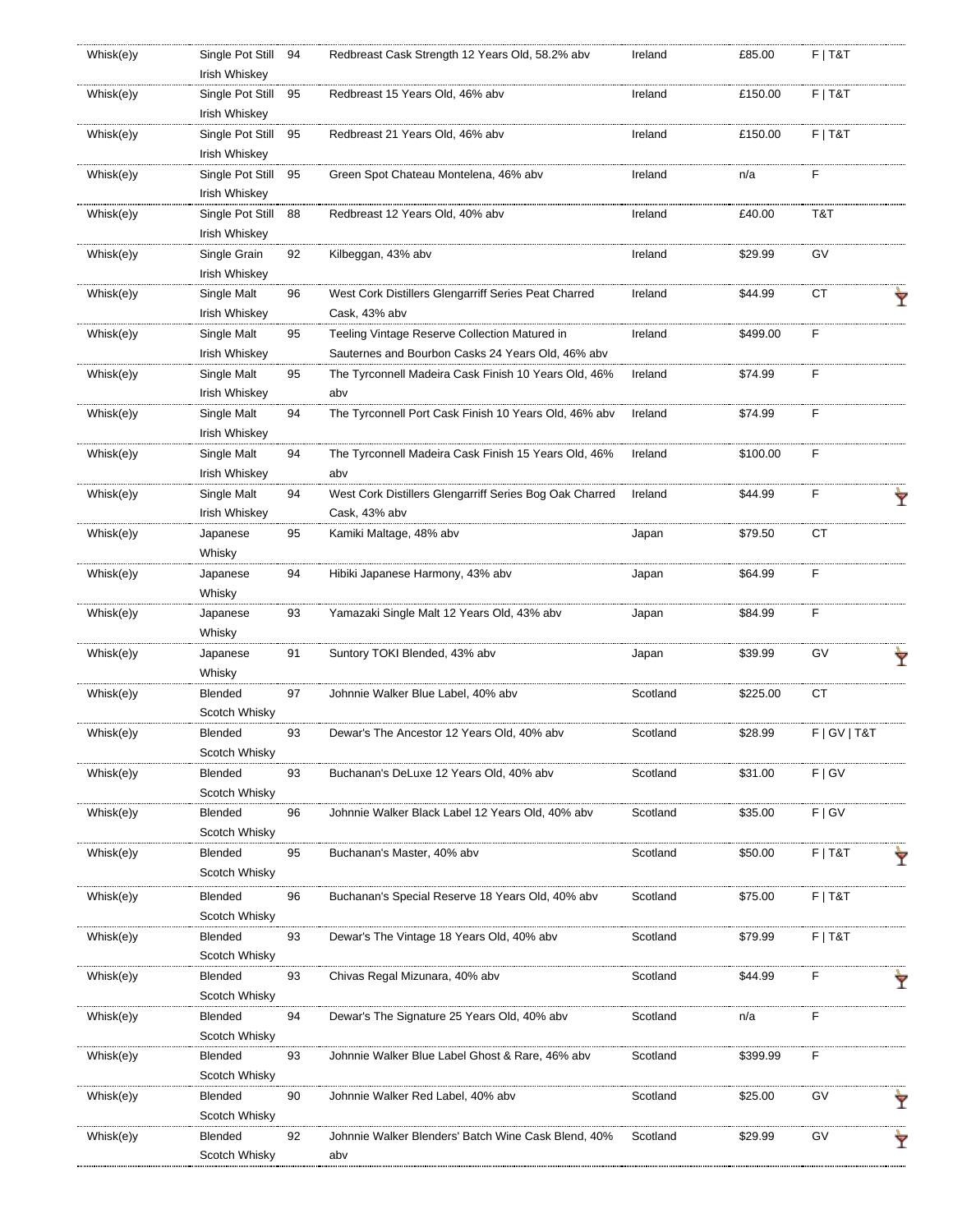| Whisk(e)y | <b>Blended Malt</b><br>Scotch Whisky     | 96 | Naked Grouse, 43% abv                                   | Scotland | \$34.99  | CT   GV       |   |
|-----------|------------------------------------------|----|---------------------------------------------------------|----------|----------|---------------|---|
| Whisk(e)y | <b>Blended Malt</b><br>Scotch Whisky     | 93 | Mossburn Speyside The Signature Cask Series, 46%<br>abv | Scotland | \$39.99  | F   G V       | Ÿ |
| Whisk(e)y | <b>Blended Malt</b><br>Scotch Whisky     | 95 | Shackleton, 40% abv                                     | Scotland | \$34.99  | F   G V       | Ÿ |
| Whisk(e)y | <b>Blended Malt</b><br>Scotch Whisky     | 95 | Mossburn Island The Signature Cask Series, 46% abv      | Scotland | \$49.99  | F             | Y |
| Whisk(e)y | Highland<br>Single Malt<br>Scotch Whisky | 96 | Glenmorangie Lasanta 12 Years Old, 43% abv              | Scotland | \$53.99  | CT   GV   T&T |   |
| Whisk(e)y | Highland<br>Single Malt<br>Scotch Whisky | 94 | Glenmorangie Nectar D'Or 12 Years Old, 46% abv          | Scotland | \$74.99  | $F$   T&T     |   |
| Whisk(e)y | Highland<br>Single Malt<br>Scotch Whisky | 95 | Glengoyne 15 Years Old, 43% abv                         | Scotland | \$89.99  | F             |   |
| Whisk(e)y | Highland<br>Single Malt<br>Scotch Whisky | 94 | Glengoyne 21 Years Old, 43% abv                         | Scotland | \$169.99 | F             |   |
| Whisk(e)y | Highland<br>Single Malt<br>Scotch Whisky | 94 | Oban 14 Years Old, 43% abv                              | Scotland | \$75.99  | F             |   |
| Whisk(e)y | Highland<br>Single Malt<br>Scotch Whisky | 94 | Oban Little Bay, 43% abv                                | Scotland | \$60.99  | F             |   |
| Whisk(e)y | Highland<br>Single Malt<br>Scotch Whisky | 94 | The GlenDronach 12 Years Old, 43% abv                   | Scotland | \$67.00  | F             |   |
| Whisk(e)y | Highland<br>Single Malt<br>Scotch Whisky | 95 | The GlenDronach Peated, 46% abv                         | Scotland | \$73.00  | F             |   |
| Whisk(e)y | Highland<br>Single Malt<br>Scotch Whisky | 92 | Glengoyne 10 Years Old, 43% abv                         | Scotland | \$44.99  | GV            |   |
| Whisk(e)y | Highland<br>Single Malt<br>Scotch Whisky | 91 | Glenmorangie The Original 10 Years Old, 43% abv         | Scotland | \$39.99  | GV            |   |
| Whisk(e)y | Highland<br>Single Malt<br>Scotch Whisky | 92 | Dalwhinnie 15 Years Old, 43% abv                        | Scotland | \$69.99  | T&T           |   |
| Whisk(e)y | Orkney Single<br>Malt Scotch<br>Whisky   | 97 | Highland Park Viking Pride 18 Years Old, 43% abv        | Scotland | \$144.99 | <b>CT</b>     |   |
| Whisk(e)y | Skye Single<br>Malt Scotch<br>Whisky     | 95 | Talisker Storm, 45.8% abv                               | Scotland | \$84.99  | $F$   T&T     |   |
| Whisk(e)y | Orkney Single<br>Malt Scotch<br>Whisky   | 94 | Highland Park Valkyrie, 45.9% abv                       | Scotland | \$79.99  | F             |   |
| Whisk(e)y | Orkney Single<br>Malt Scotch<br>Whisky   | 96 | Highland Park The Dark 17 Years Old, 52.9% abv          | Scotland | \$299.99 | F             |   |
| Whisk(e)y | Jura Single<br>Malt Scotch<br>Whisky     | 95 | JURA 18 Years Old, 44% abv                              | Scotland | \$129.99 | F             |   |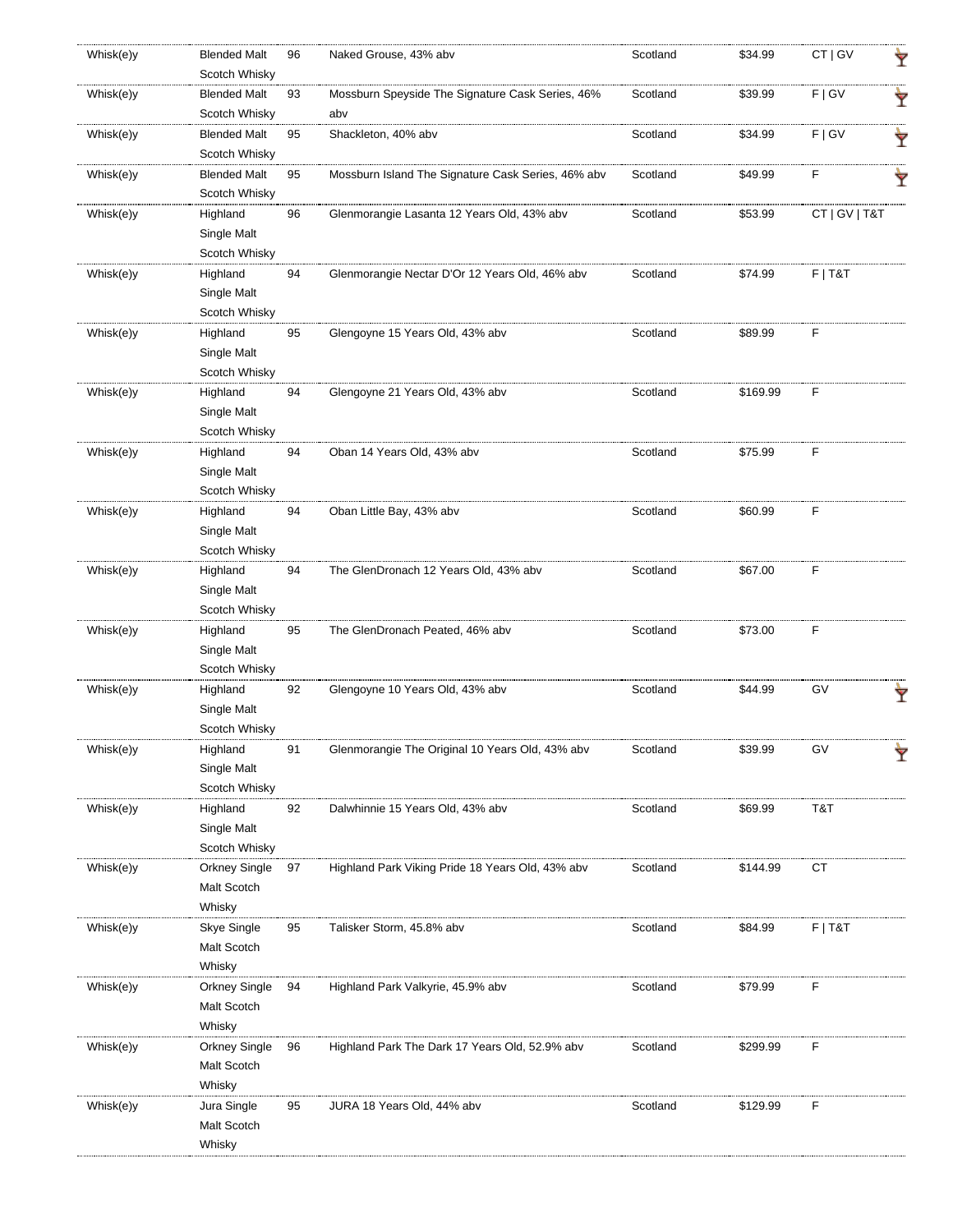| Whisk(e)y | Jura Single<br>Malt Scotch | 94 | JURA Seven Wood, 42% abv                           | Scotland | \$79.99  | F               |   |
|-----------|----------------------------|----|----------------------------------------------------|----------|----------|-----------------|---|
|           | Whisky                     |    |                                                    |          |          |                 |   |
| Whisk(e)y | <b>Orkney Single</b>       | 94 | Scapa Skirren, 40% abv                             | Scotland | \$89.99  | F               |   |
|           | Malt Scotch                |    |                                                    |          |          |                 |   |
|           | Whisky                     |    |                                                    |          |          |                 |   |
| Whisk(e)y | <b>Orkney Single</b>       | 93 | Highland Park Magnus, 40% abv                      | Scotland | \$39.99  | GV              |   |
|           |                            |    |                                                    |          |          |                 |   |
|           | Malt Scotch                |    |                                                    |          |          |                 |   |
|           | Whisky                     |    |                                                    |          |          |                 |   |
| Whisk(e)y | Skye Single                | 93 | Talisker 10 Years Old, 45.8% abv                   | Scotland | \$79.99  | T&T             |   |
|           | Malt Scotch                |    |                                                    |          |          |                 |   |
|           | Whisky                     |    |                                                    |          |          |                 |   |
| Whisk(e)y | <b>Islay Single</b>        | 97 | Lagavulin 8 Years Old, 48% abv                     | Scotland | \$65.99  | CT   GV         |   |
|           | Malt Scotch                |    |                                                    |          |          |                 |   |
|           | Whisky                     |    |                                                    |          |          |                 |   |
| Whisk(e)y | <b>Islay Single</b>        | 96 | Lagavulin 16 Years Old, 43% abv                    | Scotland | \$89.99  | $F$   T&T       |   |
|           | Malt Scotch                |    |                                                    |          |          |                 |   |
|           |                            |    |                                                    |          |          |                 |   |
|           | Whisky                     |    |                                                    |          |          |                 |   |
| Whisk(e)y | <b>Islay Single</b>        | 94 | Laphroaig 10 Years Old, 40% abv                    | Scotland | \$54.83  | $F$   T&T       |   |
|           | Malt Scotch                |    |                                                    |          |          |                 |   |
|           | Whisky                     |    |                                                    |          |          |                 |   |
| Whisk(e)y | <b>Islay Single</b>        | 94 | Ardbeg An Oa, 46.6% abv                            | Scotland | \$62.99  | F               |   |
|           | Malt Scotch                |    |                                                    |          |          |                 |   |
|           | Whisky                     |    |                                                    |          |          |                 |   |
| Whisk(e)y | <b>Islay Single</b>        | 94 | Ardbeg Uigeadail, 54.2% abv                        | Scotland | \$79.99  | F               |   |
|           |                            |    |                                                    |          |          |                 |   |
|           | Malt Scotch                |    |                                                    |          |          |                 |   |
|           | Whisky                     |    |                                                    |          |          |                 |   |
| Whisk(e)y | <b>Islay Single</b>        | 94 | Ardbeg Corryvreckan, 57.1% abv                     | Scotland | \$89.99  | F               |   |
|           | Malt Scotch                |    |                                                    |          |          |                 |   |
|           | Whisky                     |    |                                                    |          |          |                 |   |
| Whisk(e)y | <b>Islay Single</b>        | 95 | Kilchoman Sanaig, 46% abv                          | Scotland | \$75.00  | F               |   |
|           | Malt Scotch                |    |                                                    |          |          |                 |   |
|           | Whisky                     |    |                                                    |          |          |                 |   |
|           | <b>Islay Single</b>        |    |                                                    | Scotland | \$117.52 | F               |   |
| Whisk(e)y |                            | 95 | Laphroaig Lore, 48% abv                            |          |          |                 |   |
|           | Malt Scotch                |    |                                                    |          |          |                 |   |
|           | Whisky                     |    |                                                    |          |          |                 |   |
| Whisk(e)y | <b>Islay Single</b>        | 95 | Port Askaig 8 Years Old, 45.8% abv                 | Scotland | \$65.00  | F               |   |
|           | Malt Scotch                |    |                                                    |          |          |                 |   |
|           | Whisky                     |    |                                                    |          |          |                 |   |
| Whisk(e)y | <b>Islay Single</b>        | 95 | The Scotch Malt Whisky Society Cask No. 29.234     | Scotland | \$675.00 | F               |   |
|           | Malt Scotch                |    | Smoked and salted toffee apples 1989 27 Years Old, |          |          |                 |   |
|           | Whisky                     |    | 54.9% abv                                          |          |          |                 |   |
|           |                            |    |                                                    |          |          |                 |   |
| Whisk(e)y | <b>Islay Single</b>        | 90 | Bowmore 12 Years Old, 40% abv                      | Scotland | \$51.99  | T&T             |   |
|           | Malt Scotch                |    |                                                    |          |          |                 |   |
|           | Whisky                     |    |                                                    |          |          |                 |   |
| Whisk(e)y | <b>Islay Single</b>        | 93 | Bowmore 18 Years Old, 43% abv                      | Scotland | \$129.99 | T&T             |   |
|           | Malt Scotch                |    |                                                    |          |          |                 |   |
|           | Whisky                     |    |                                                    |          |          |                 |   |
| Whisk(e)y | <b>Islay Single</b>        | 92 | Laphroaig Select, 40% abv                          | Scotland | \$49.99  | T&T             |   |
|           | Malt Scotch                |    |                                                    |          |          |                 | Y |
|           | Whisky                     |    |                                                    |          |          |                 |   |
|           |                            |    |                                                    |          |          |                 |   |
| Whisk(e)y | Speyside                   | 97 | The Glenrothes 25 Years Old, 43% abv               | Scotland | \$500.00 | СT              |   |
|           | Single Malt                |    |                                                    |          |          |                 |   |
|           | Scotch Whisky              |    |                                                    |          |          |                 |   |
| Whisk(e)y | Speyside                   | 95 | The Glenlivet 12 Years Old, 43% abv                | Scotland | \$44.99  | F   G V   T & T |   |
|           | Single Malt                |    |                                                    |          |          |                 |   |
|           | Scotch Whisky              |    |                                                    |          |          |                 |   |
|           |                            |    |                                                    |          |          |                 |   |